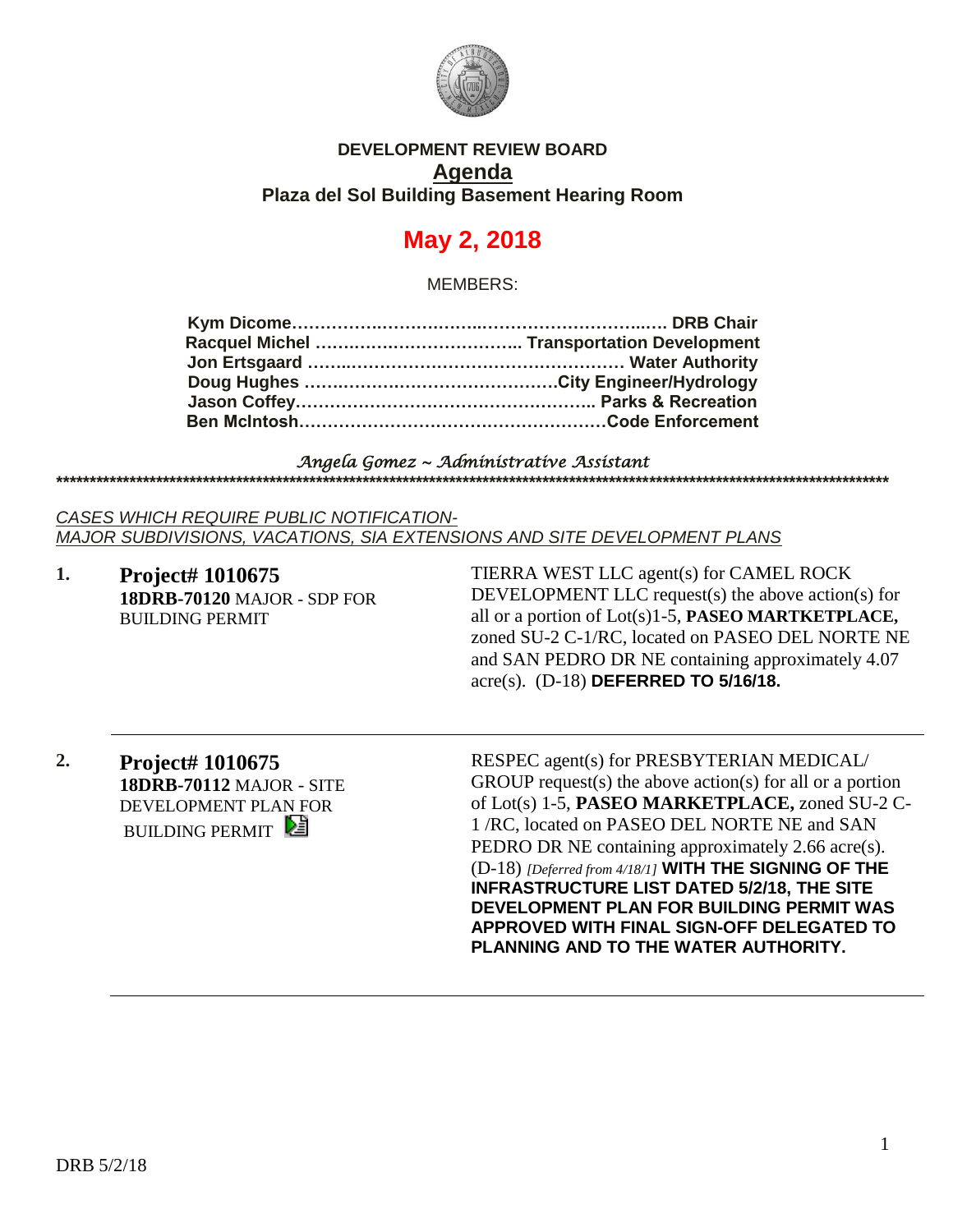**3. Project# 1011527 18DRB-70106** VACATION OF PUBLIC EASEMENT **18DRB-70107** SIDEWALK WAIVER **18DRB-70108** SUBDN DESIGN VARIANCE FROM MIN DPM STDS **18DRB-70109** MINOR - TEMP DEFERRAL OF SIDEWALK CONSTRUCTION **18DRB-70110** MAJOR - SITE DEVELOPMENT PLAN FOR BUILDING PERMIT **18DRB-70111** MAJOR - PRELIMINARY PLAT APPROVAL

BOHANNAN HUSTON INC agent(s) for PULTE GROUP request(s) the above action(s) for all or a portion of Lot(s) 7-10 AND 23-26, Tract(s) A, **NORTH ALBUQUERQUE ACRES Unit(s) B,** zoned SU-2/IP/NC, located on north of SIGNAL AVE NE and south of ALAMEDA between SAN PEDRO DR NE and LOUISIANA BLVD NE containing approximately 6.7 acre(s). (C-18) *[Deferred from 4/18/18]* **DEFERRED TO 5/16/18.** 

### **MINOR CASES**

#### *SITE DEVELOPMENT PLANS (EPC FINAL SIGN-OFF) AMENDED PLANS AND MASTER DEVELOPMENT PLANS (CITY COUNCIL FINAL SIGN-OFF)*

**4. Project# 1008830 18DRB-70118** AMENDED SITE DEVELOPMENT PLAN **(11EPC-40073)** 

THE GROUP agent(s) for NAZISH LLC request(s) the above action(s) for all or a portion of Tract(s) 3E, **TOWN OF ATRISCO GRANT Unit(s) A,** zoned SU-1 for C-2 Uses and Campground, excluding Package Liquor Sales, located on VOLCANO RD NW between 98TH NW ST and 102ND ST NW containing approximately 5.8 acre(s). (K-8) *[deferred from 4/11/18. 4/18/18]* **DEFERRED TO 5/16/18.**

**5. Project# 1011573 18DRB-70114** MINOR - SITE DEVELOPMENT PLAN FOR BUILDING PERMIT<sup>[2]</sup>

VITALITY WORKS request(s) the above action(s) for all or a portion of Lot(s) 1, Block(s) 0, **ATRISCO BUSINESS PARK UNIT 2,** zoned SU-1For Planned Industrial Park, located on BLUEWATER RD NW between OLIVER ROSS DR NW and UNSER BLVD NW containing approximately 20 acre(s). (K-10) *[deferred from 4/11/18, 4/18/18]* **WITH AN APPROVED GRADING AND DRAINAGE PLAN ENGINEER STAMP DATED 3/28/18, THE SITE DEVELOPMENT PLAN FOR BUILDING PERMIT WAS APPROVED WITH FINAL SIGN-OFF DELEGATED TO THE WATER AUTHORITY AND TO PLANNING.**

| 6. | <b>Project# 1008585</b><br>18DRB-70113 EPC APPROVED SDP FOR<br><b>BUILD PERMIT</b><br>$(18EPC-40004)$ | TIERRA WEST LLC agent(s) for UTILITY TRAILER<br>SALES, INC request(s) the above action(s) for all or a<br>portion of Tract(s) 3, AVALON SUBDIVISION, zoned<br>SU-1for IP Uses & C-2 Permissive Uses with Exceptions,<br>located on the NE corner of DAYTONA RD NW and 90 <sup>th</sup><br>ST NW, south of I-40, containing approximately 5.6<br>acre(s). $(J-9)$ [deferred from 4/11/18, 4/25/18] DEFERRED TO |
|----|-------------------------------------------------------------------------------------------------------|---------------------------------------------------------------------------------------------------------------------------------------------------------------------------------------------------------------------------------------------------------------------------------------------------------------------------------------------------------------------------------------------------------------|
|    | 5/9/18.                                                                                               |                                                                                                                                                                                                                                                                                                                                                                                                               |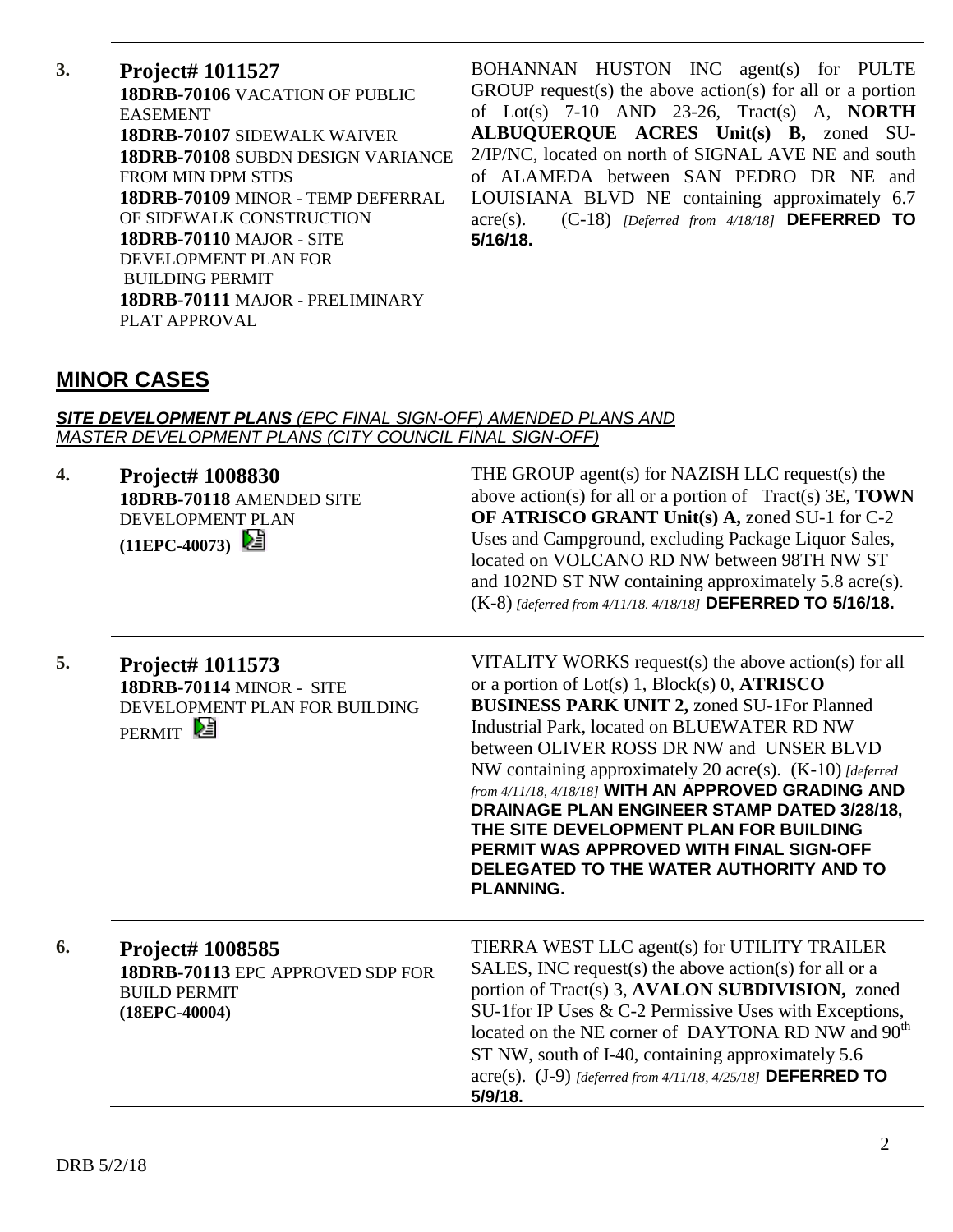| 7. | Project# 1001523<br>18DRB-70144 MINOR - PRELIMINARY/<br>FINAL PLAT APPROVAL | ARCH AND PLAN LAND USE CONSULTANTS<br>agent(s) for ACOMA BUSINESS BOARD request(s) the<br>above action(s) for all or a portion of $Lot(s)$ 15 AND 16,<br>LADERA BUSINESS PARK Unit(s) 1, zoned SU-<br>1/Light Industrial, located on VISTA OESTE NW between<br>VISTA ORIENTE ST NW and LA MORADA PL NW<br>containing approximately 2.64 acre(s). $(H-9)$ THE<br>PRELIMINARY/FINAL PLAT WAS APPROVED WITH<br>FINAL SIGN OFF DELEGATED TO PLANNING.                                                                               |
|----|-----------------------------------------------------------------------------|---------------------------------------------------------------------------------------------------------------------------------------------------------------------------------------------------------------------------------------------------------------------------------------------------------------------------------------------------------------------------------------------------------------------------------------------------------------------------------------------------------------------------------|
| 8. | Project# 1004919<br>18DRB-70128 MINOR - PRELIMINARY/<br>FINAL PLAT APPROVAL | ARCH AND PLAN LAND USE CONSULTANTS<br>agent(s) for MURPHY PROPERTIES request(s) the above<br>$action(s)$ for all or a portion of $Lot(s)$ 1-3, <b>NORTH</b><br>SECOND STREET BUSINESS CENTER, zoned M-1,<br>located on 2ND ST NW between HILTON AV NW and<br>PLEASANT AVE NW containing approximately 2.96<br>$\text{acre}(s)$ . (F-15) [deferred from 4/25/18] THE PRELIMINARY]<br><b>FINAL PLAT WAS APPROVED WITH FINAL SIGN OFF</b><br>DELEGATED TO TRANSPORTATION AND TO<br><b>PLANNING.</b>                                |
| 9. | Project# 1004428<br>18DRB-70007 - AMENDMENT TO<br><b>PRELIMINARY PLAT</b>   | MARK GOODWIN AND ASSOCIATES, P.A. agent(s)<br>for CEJA VISTA, LLC request(s) the above action(s) for<br>all or a portion of Tract(s) RR-3-A, RR-3-B, RR-3-C,<br>RR-3-D, AND RR-3-E, CEJA VISTA, zoned R-2/SU-1<br>for C-1/R-LT, located on DENNIS CHAVEZ BLVD SW<br>south of 98 <sup>th</sup> ST SW and UNINCORPORATED AREAS<br>containing approximately 98.907 acre(s). (P-9) [deferred from<br>1/17/18, 1/24/18, 2/7/18, 2/21/18, 3/7/18, 3/21/18, 4/4/18, 4/18/18 indefinite<br>deferral for a now-show] DEFERRED TO 5/9/18. |

# **SKETCH PLAT REVIEW AND COMMENT** (no action taken)

**10. Project# 1001228 18DRB-70141** SKETCH PLAT REVIEW AND COMMENT

ISAACSON AND ARFMAN PA agent(s) for LAS VENTANAS NM, INC request(s) the above action(s) for all or a portion of Tract(s) 2A AND 3, **KELLY TRACTS,** zoned RA-1, located on GABALDON RD NW between MOUNTAIN RD NW AND I-40 containing approximately 5.4265 acre(s). (H-12) **THE SKETCH PLAT WAS REVIEWED AND COMMENTS WERE PROVIDED**